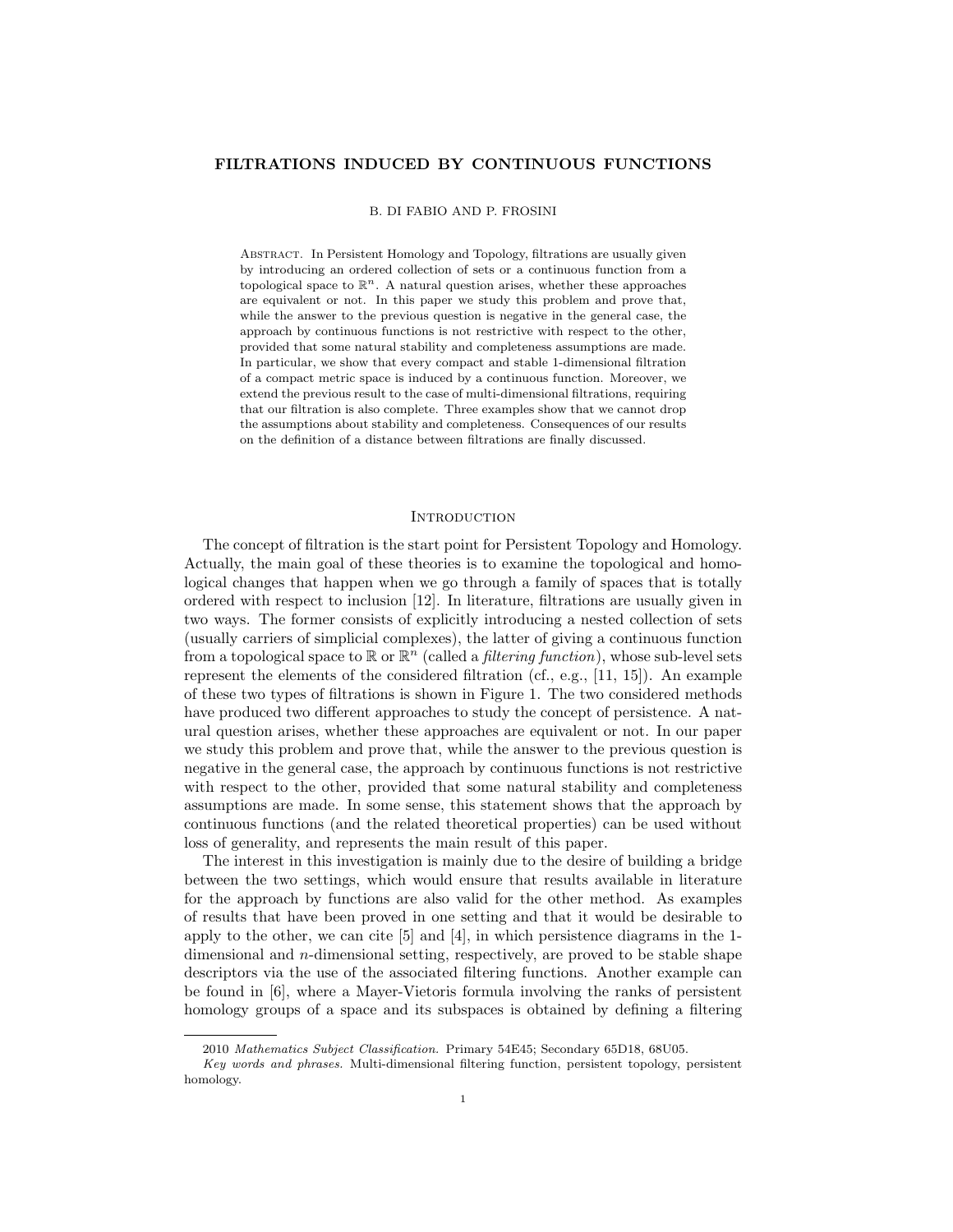



Figure 1. Examples of filtrations. First row: nested carriers of simplicial complexes  $\{\mathcal{C}_i\}$ . Second row: the sub-level sets  $\{\mathcal{K}_i\}$  of a real-valued continuous function  $\varphi$ .

Another important reason which drives our investigation is related to the problem of defining a distance between different filtrations of the same space. Nowadays, this problem is usually tackled by translating the direct comparison between two filtrations into the comparison of the associated persistence diagrams through the study of persistent homology. Unfortunately, there exist some simple examples showing that this kind of comparison is not always able to distinguish two different filtrations (see e.g.  $[1, 13, 7]$ ). For this reason, our idea is to define a distance between filtrations in terms of a distance between the associated filtering functions, and to this scope, we need to prove that each filtration is induced by at least one function (see Section 4).

In this paper we just consider stable filtrations. The property of stability of a filtration we ask for is motivated by the fact that in real applications we need to work with methodologies that are robust in the presence of noise. As a consequence, we have to require that the inclusions considered in our filtration persist under the action of small perturbations. For the same reason, we also need that a small change of the parameter in our filtration (whenever applicable) does not produce a large change of the associated set with respect to the Hausdorff distance. These assumptions are formalized by our definition of stable filtration (Definition 2.1).

In order to make our treatment as general as possible, we just require that the sets  $\mathcal{K}_i$  ( $i \in I$ ) in our filtration are compact subsets of a compact metric space K, and that the indexing set I is compact.

The paper starts by considering filtrations indexed by a 1-dimensional parameter. In this setting, after proving some lemmas, we show that every compact and stable 1-dimensional filtration of a compact metric space is induced by a continuous function (Theorem 2.8). In the last part of the paper, this result is extended to the case of multi-dimensional filtrations (Theorem 3.4), i.e. the case of filtrations indexed by an *n*-dimensional parameter (cf.  $[2, 3]$ ). In order to do that, we need to assume also that our filtration is complete, i.e. compatible with respect to intersection (Definition 3.2). Three examples show that we cannot drop either the assumption about stability or the one concerning completeness (Examples 1, 2 and 3). Some considerations on the consequences of our results conclude the paper.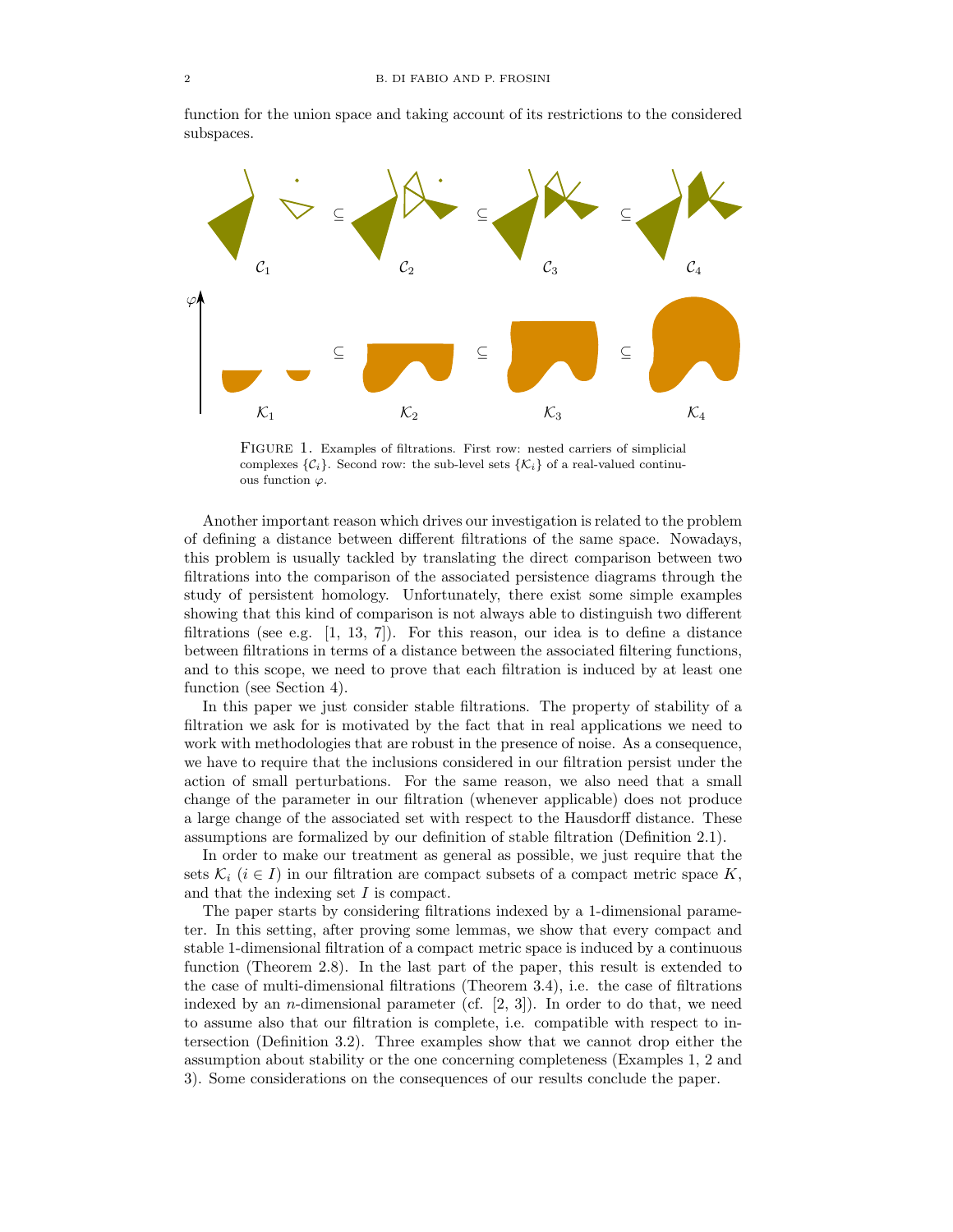#### 1. Preliminaries

In this section we give the preliminary concepts and the notation that will be used throughout the paper.

Let  $(K, d)$  be a non-empty compact metric space. Let us denote by  $Comp(K)$  the set  $\{K : \mathcal{K}$  compact in  $K\}$ . Let us consider the Hausdorff distance  $d_H$  on  $Comp(K)\$  $\{\emptyset\}$ . Moreover, let *I* be a non-empty subset of  $\mathbb{R}^n$  such that  $I = I_1 \times I_2 \times \ldots \times I_n$ . The following relation  $\preceq$  is defined in *I*: for  $i = (i_1, \ldots, i_n), i' = (i'_1, \ldots, i'_n) \in I$ , we say  $i \leq i'$  if and only if  $i_r \leq i'_r$  for every  $r = 1, \ldots, n$ .

**Definition 1.1.** An *n*-dimensional filtration of K is an indexed family  $\{K_i \in$  $Comp(K)\}_{i\in I}$  such that,  $\emptyset, K \in {\{\mathcal{K}_i\}}_{i\in I}$ , and  $\mathcal{K}_i \subseteq \mathcal{K}_{i'}$  for every  $i, i' \in I$ , with  $i \preceq i'.$ 

**Definition 1.2.** An *n*-dimensional filtration  $\{\mathcal{K}_i\}_{i\in I}$  of K is induced by a function  $\vec{\varphi}: K \to \mathbb{R}^n$  if  $\mathcal{K}_i = \{P \in K : \vec{\varphi}(P) \preceq i\}$  for every  $i \in I$ .

**Definition 1.3.** We shall call *compact*, or *finite* any filtration  $\{K_i\}_{i\in I}$  with  $I =$  $I_1 \times I_2 \times \ldots \times I_n$  a compact, or finite subset of  $\mathbb{R}^n$ , respectively.

Remark 1.4. When I is bounded, the assumption that  $\emptyset, K \in \{K_i\}_{i\in I}$  is not so restrictive, since each family of compact sets verifying the last property in Definition 1.1 can be extended to a family containing  $\emptyset$  and K, without losing that property. This assumption allows us a more concise exposition.

#### 2. Mono-dimensional filtrations

This section is devoted to prove our main result in the case of filtrations indexed by a 1-dimensional parameter (Theorem 2.8). Therefore, in what follows, the symbol  $I$  will denote a non-empty subset of  $\mathbb{R}$ .

For every subset  $X \subseteq K$ , let us denote by  $\overline{X}$ ,  $int(X)$ ,  $\partial X$ , and  $X^c$  the closure, the interior, the boundary, and the complement of  $X$  in  $K$ , respectively. We recall that  $int(X)^c = \overline{X^c}$ .

**Definition 2.1.** We shall say that a compact 1-dimensional filtration  $\{\mathcal{K}_i\}_{i\in I}$  of K is stable with respect to the metric d if the following statements hold:

- (a) The functions  $i \mapsto \mathcal{K}_i$  and  $i \mapsto \overline{\mathcal{K}_i^c}$  are continuous, i.e. if  $(i_m \in I)_{m \in \mathbb{N}}$  is a sequence converging to  $\bar{i} \in I$ , the sequence  $(\mathcal{K}_{i_m})$  converges to  $\mathcal{K}_{\bar{i}}$ , and the sequence  $(\overline{\mathcal{K}_{i_m}^c})$  converges to  $(\overline{\mathcal{K}_{\bar{i}}^c})$  with respect to the Hausdorff distance  $d_H$ .
- (b) For every set  $\mathcal{K}_i$  and every  $j \in I$  with  $i < j$ ,  $\mathcal{K}_i \subseteq int(\mathcal{K}_j)$ .

Remark 2.2. Let us note that in the case  $\{\mathcal{K}_i\}_{i\in I}$  is a finite 1-dimensional filtration of  $K$ , Definition 2.1 reduces to Definition 2.1 (b).

*Remark* 2.3. We observe that, in Definition 2.1  $(a)$ , the convergence of the sequence  $(\mathcal{K}_{i_m})$  does not imply the convergence of the sequence  $(\overline{\mathcal{K}_{i_m}^c})$ . Indeed, for example, let us consider the following compact filtration of the set  $K = [0,1] \cup \{2\}$  (K is endowed with the Euclidean metric). We take  $I = \{-1\} \cup [0,1] \cup \{2\}$  and set  $\mathcal{K}_i = [0, i]$  for  $i \in [0, 1]$ , while  $\mathcal{K}_{-1} = \emptyset$  and  $\mathcal{K}_2 = K$ . It is immediate to check that the sequence  $(\mathcal{K}_{1-1/m})$  converges to  $\mathcal{K}_1$ , but the sequence  $\left(\overline{\mathcal{K}_{1-1/m}^c}\right)$  does not converge to  $\overline{\mathcal{K}_1^c}$ .

The following Lemmas 2.4–2.7 provide meaningful properties of two functions  $\alpha, \beta: K \to I$  which turn out to be useful in the proof of our main result.

**Lemma 2.4.** Let  $\{K_i\}_{i\in I}$  be a compact and stable 1-dimensional filtration of K. For every  $P \in K$ , let  $A(P) = \{i \in I, P \in \overline{\mathcal{K}_i^c}\} = \{i \in I, P \notin int(\mathcal{K}_i)\}$  and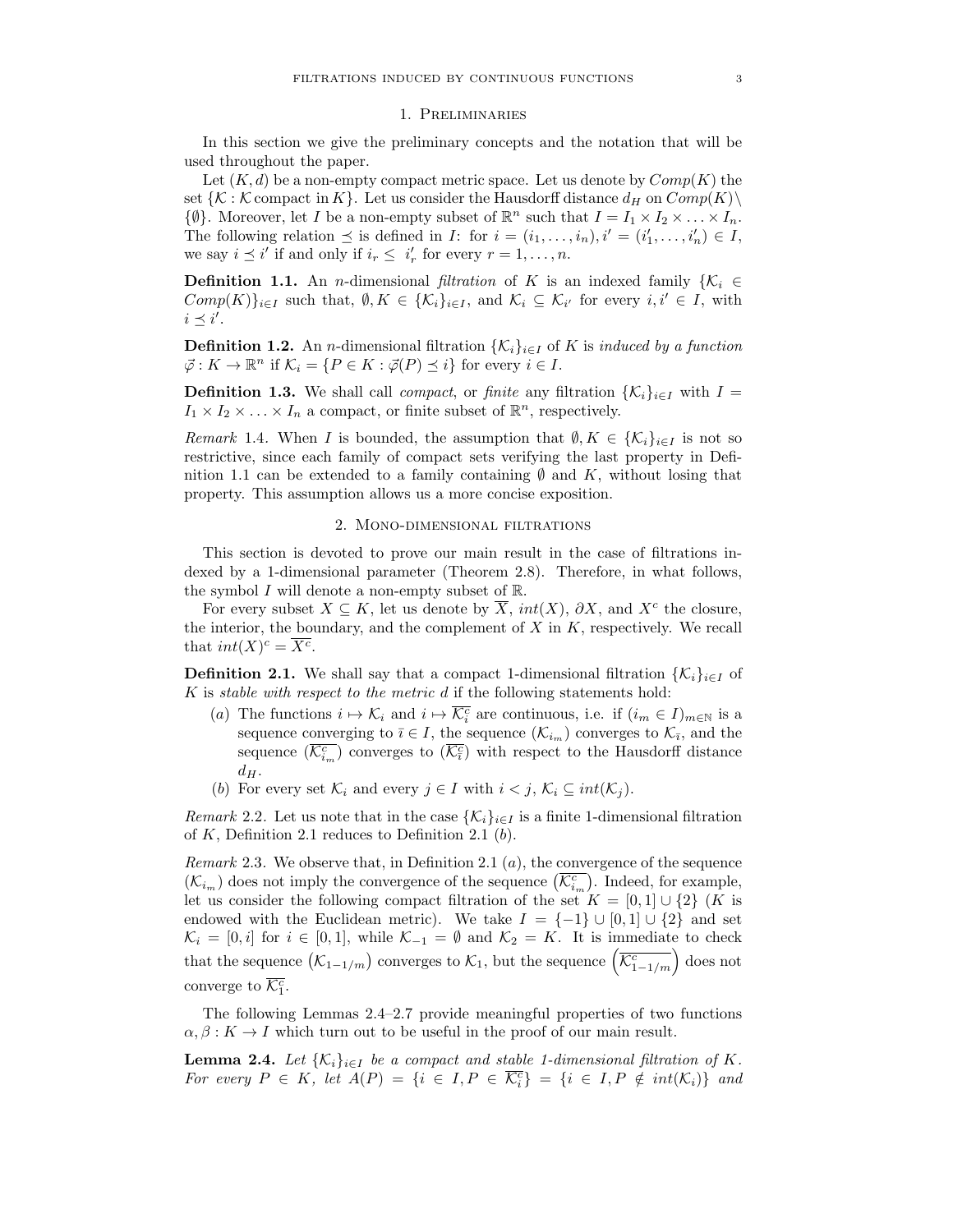$B(P) = \{i \in I, P \in \mathcal{K}_i\}.$  Then  $A(P)$  and  $B(P)$  are non-empty subsets of I. Moreover,  $\text{sup } A(P) \in A(P)$  and  $\text{inf } B(P) \in B(P)$ .

*Proof.* First of all let us observe that both  $A(P)$  and  $B(P)$  are non-empty because  $i_{\min} = \min\{i \in I\} \in A(P)$  since  $\emptyset = \mathcal{K}_{i_{\min}} \in {\mathcal{K}_i}_{i \in I}$ , and  $i_{\max} = \max\{i \in I\} \in$  $B(P)$  since  $K = \mathcal{K}_{i_{\text{max}}} \in {\mathcal{K}_{i}}_{i \in I}$ .

Let  $\alpha(P) = \sup A(P)$ . Because of the compactness of I,  $\alpha(P) \in I$  and is finite. Let us show that  $\alpha(P) \in A(P)$ . Let  $(i_r)$  be a non-decreasing sequence of indices of  $A(P)$  converging to  $\alpha(P)$ . From Definition 2.1 (*a*), it follows that  $(\overline{\mathcal{K}_{i_r}^c})$  converges to  $\overline{\mathcal{K}_{\alpha(P)}^c}$ . We have to prove that  $\alpha(P) \in A(P)$ , i.e.  $P \in \overline{\mathcal{K}_{\alpha(P)}^c}$ . By contradiction, let us assume that  $P \notin \overline{\mathcal{K}_{\alpha(P)}^c}$ . Since  $\overline{\mathcal{K}_{\alpha(P)}^c}$  is compact,  $d(P, \overline{\mathcal{K}_{\alpha(P)}^c}) > 0$ . Therefore, for any large enough index r, the inequality  $d_H(\overline{\mathcal{K}_{\alpha(P)}^c}, \overline{\mathcal{K}_{i_r}^c}) < d(P, \overline{\mathcal{K}_{\alpha(P)}^c})$  holds. Hence  $d(P, \overline{\mathcal{K}_{i_r}^c}) \geq d(P, \overline{\mathcal{K}_{\alpha(P)}^c}) - d_H(\overline{\mathcal{K}_{\alpha(P)}^c}, \overline{\mathcal{K}_{i_r}^c}) > 0$  for any large enough index r, contrarily to our assumption that  $i_r \in A(P)$ , i.e.  $P \in \overline{\mathcal{K}_{i_r}^c}$ .

Let  $\beta(P) = \inf B(P)$ . Because of the compactness of I,  $\beta(P) \in I$  and is finite. Let us show that  $\beta(P) \in B(P)$ . Let  $(i_r)$  be a non-increasing sequence of indices of  $B(P)$  converging to  $\beta(P)$ . From Definition 2.1 (*a*), it follows that  $(\mathcal{K}_{i_r})$  converges to  $\mathcal{K}_{\beta(P)}$ . We have to prove that  $\beta(P) \in B(P)$ , i.e.  $P \in \mathcal{K}_{\beta(P)}$ . By contradiction, let us assume that  $P \notin \mathcal{K}_{\beta(P)}$ . Since  $\mathcal{K}_{\beta(P)}$  is compact,  $d(P, \mathcal{K}_{\beta(P)}) > 0$ . Therefore, for any large enough index r, the inequality  $d_H(\mathcal{K}_{\beta(P)}, \mathcal{K}_{i_r}) < d(P, \mathcal{K}_{\beta(P)})$  holds. Hence  $d(P, \mathcal{K}_{i_r}) > 0$  for any large enough index r, contrarily to our assumption that  $i_r \in B(P)$ , i.e.  $P \in \mathcal{K}_{i_r}$ . .

By virtue of the above Lemma 2.4, for every  $P \in K$ , we can define  $\alpha(P)$  =  $\max A(P) \in I$  and  $\beta(P) = \min B(P) \in I$ . In plain words, for every  $P \in K$ ,  $\mathcal{K}_{\alpha(P)}$ is the largest compact  $\mathcal{K}_i$  in the filtration such that  $P \in \overline{\mathcal{K}_i^c} = int (\mathcal{K}_i)^c$ , while  $\mathcal{K}_{\beta(P)}$  is the smallest compact  $\mathcal{K}_j$  in the filtration such that  $P \in \mathcal{K}_j$ . In particular,  $P \in \overline{\mathcal{K}^c_{\alpha(P)}} \cap \mathcal{K}_{\beta(P)}.$ 

**Lemma 2.5.** Let  $\{K_i\}_{i\in I}$  be a compact and stable 1-dimensional filtration of K. Then the following statements hold:

- (1)  $\alpha(P) \leq \beta(P)$  for every  $P \in K$ .
- (2) If  $P, Q \in K$  and  $\alpha(P) < \alpha(Q)$ , then  $\beta(P) \leq \alpha(Q)$ .
- (3) If  $P, Q \in K$  and  $\beta(P) < \beta(Q)$ , then  $\beta(P) \leq \alpha(Q)$ .

Proof.

- (1) To show that  $\alpha(P) \leq \beta(P)$ , let us verify that, if  $i_1 \in A(P)$  (i.e.  $P \in \overline{\mathcal{K}_{i_1}^c}$ ) and  $i_2 \in B(P)$  (i.e.  $P \in \mathcal{K}_{i_2}$ ), then  $i_1 \leq i_2$ . By contradiction, let us assume that  $i_2 < i_1$ . Then Definition 2.1 (b) implies that  $\mathcal{K}_{i_2} \subseteq int(\mathcal{K}_{i_1})$ . Since  $P \in \mathcal{K}_{i_2}$ , it follows that  $P \in int(\mathcal{K}_{i_1})$ , i.e.  $P \notin \overline{\mathcal{K}_{i_1}^c}$ , against the assumption  $i_1 \in A(P)$ .
- (2) Since  $\alpha(P) < \alpha(Q)$ , it follows that  $P \in int(\mathcal{K}_{\alpha(Q)})$ , while  $P \notin int(\mathcal{K}_{\alpha(P)})$ . In particular,  $P \in \mathcal{K}_{\alpha(Q)}$ . Therefore  $\alpha(Q) \in B(P)$  and hence  $\beta(P) \leq \alpha(Q)$ .
- (3) Since  $\beta(P) < \beta(Q)$ , it follows that  $Q \notin \mathcal{K}_{\beta(P)}$ , while  $Q \in \mathcal{K}_{\beta(Q)}$ . In particular,  $Q \notin int(\mathcal{K}_{\beta(P)})$ . Therefore  $\beta(P) \in A(Q)$  and hence  $\beta(P) \leq$  $\alpha(Q)$ .

 $\Box$ 

Remark 2.6. Let us observe that under the assumptions of compactness and stability of  $\{\mathcal{K}_i\}_{i\in I}$ , it follows that, for every  $P \in K$  with  $P \in \partial \mathcal{K}_i$  for a certain  $i \in I$ ,  $\alpha(P) = \beta(P) = i$ . Indeed, from Lemma 2.5 (1), we have  $\alpha(P) \leq \beta(P)$  for every  $P \in K$ . On the other side, since  $P \in \partial \mathcal{K}_i$  implies both that  $P \in \mathcal{K}_i$ , whence  $\beta(P) \leq i$ , and that  $P \notin int(\mathcal{K}_i)$ , whence  $\alpha(P) \geq i$ , the equality is proved.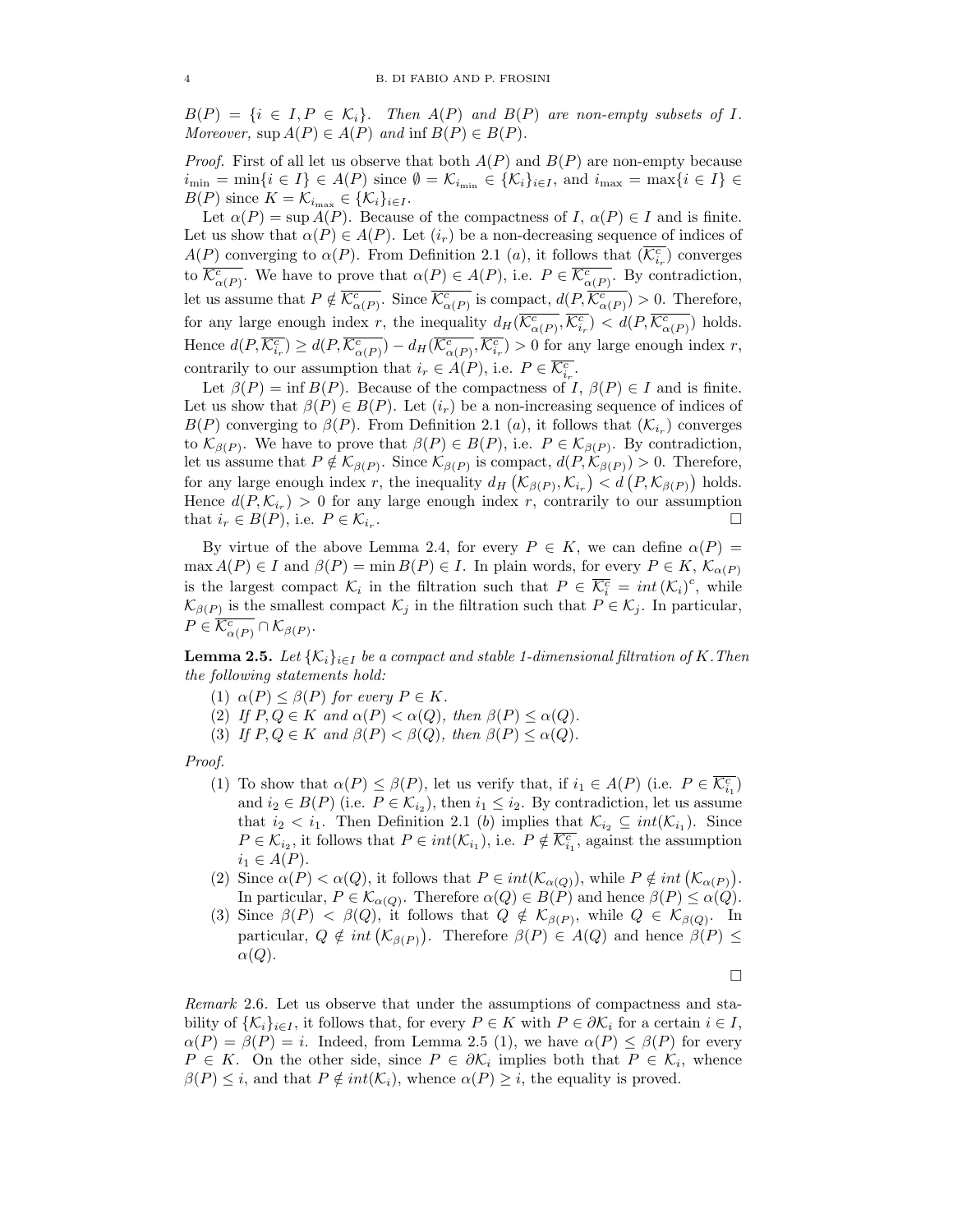**Lemma 2.7.** Let  $\{K_i\}_{i\in I}$  be a compact and stable 1-dimensional filtration of K. Then the following statements hold:

- (1) The function  $\alpha$  is everywhere upper semi-continuous.
- (2) The function  $\beta$  is everywhere lower semi-continuous.

*Proof.* Let us consider a sequence  $(P_r)$  of points in K converging to a point  $P \in K$ .

- (1) Let  $(\alpha(P_{r_k}))$  be a converging subsequence of  $(\alpha(P_r))$ . Let us set  $L \stackrel{def}{=}$  $\lim_{k} \alpha(P_{r_k})$ . From the compactness of  $I, L \in I$ , and from Definition 2.1  $(a)$ , the sequence  $(\overline{\mathcal{K}^c_{\alpha(P_{r_k})}})$  converges to the compact set  $\overline{\mathcal{K}^c_L}$  with respect to  $d_H$ . Since  $P = \lim_k P_{r_k}$ , and  $P_{r_k} \in \overline{\mathcal{K}^c_{\alpha(P_{r_k})}}$ , we have that  $P \in \overline{\mathcal{K}^c_L}$ , and hence  $\alpha(P) \geq L$ . Therefore, the function  $\alpha$  is everywhere upper semi-continuous.
- (2) Let  $(\beta(P_{r_k}))$  be a converging subsequence of  $(\beta(P_r))$ . Let us set  $L \stackrel{def}{=}$  $\lim_{k} \beta(P_{r_k})$ . From the compactness of  $I, L \in I$ , and from Definition 2.1  $(a)$ , the sequence  $(\mathcal{K}_{\beta(P_{r_k})})$  converges to the compact set  $\mathcal{K}_L$  with respect to  $d_H$ . Since  $P = \lim_k P_{r_k}$ , and  $P_{r_k} \in \mathcal{K}_{\beta(P_{r_k})}$ , we have that  $P \in \mathcal{K}_L$ , and hence  $\beta(P) \leq L$ . Therefore, the function  $\beta$  is everywhere lower semi-continuous.

 $\Box$ 

**Theorem 2.8.** Every compact and stable 1-dimensional filtration  $\{K_i\}_{i\in I}$  of a compact metric space K is induced by a continuous function  $\varphi: K \to \mathbb{R}$ .

*Proof.* If  $\{K_i\}_{i\in I} = \{K_{i_{\min}} = \emptyset, K_{i_{\max}} = K\}$ , then we can just take  $\varphi: K \to \mathbb{R}$ such that  $\varphi(P) = i_{\text{max}}$  for every  $P \in K$ . This function is continuous and induces  $\{\mathcal{K}_i\}_{i\in I}$ .

Let us consider a proper filtration, i.e. a filtration  $\{\mathcal{K}_i\}_{i\in I}$  such that at least one index  $i' \in I$  exists with  $i_{\min} < i' < i_{\max}$ . We want to prove that there exists a continuous function inducing it.

Let us observe that  $\mathcal{K}_{i_{\min}} = \emptyset$  and, because of the compactness of I, the value  $i_1 = \inf(I \setminus \{i_{\min}\}) \leq i'$  must belong to I. The empty set cannot be the limit of a sequence of compact non-empty sets with respect to the Hausdorff distance. Hence it must be  $i_1 > i_{\min}$ . Furthermore,  $\overline{\mathcal{K}_{i_{\max}}} = \overline{K^c} = \emptyset$  and, because of the compactness of I, the value  $i_2 = \sup(I \setminus \{i_{\max}\}) \geq i'$  must belong to I. The empty set cannot be the limit of a sequence of compact non-empty sets with respect to the Hausdorff distance. Hence it must be  $\mathcal{K}_{i_2} \neq \mathcal{K}_{i_{\text{max}}}$ , so that  $i_2 < i_{\text{max}}$ .

Now, let us fix an arbitrary point  $* \notin K$ , and extend the distance d from K to  $K \cup \{*\}$  by setting  $d(*, *) = 0$  and  $d(*, P) = \text{diam}(K)/2$  for every  $P \in K$ . Let us observe that since the filtration is proper,  $\text{diam}(K) > 0$ . Moreover, for the same reason, we have that no point  $P \in K$  exists such that  $\alpha(P) = i_{\min}$  and  $\beta(P) = i_{\text{max}}$ . Hence, for every  $P \in K$ , we can define the function  $\varphi: K \to \mathbb{R}$  as follows, by recalling the inequality in Lemma 2.5 (1):

$$
\varphi(P) = \begin{cases}\n\frac{\beta(P)}{\alpha(P) \cdot d\left(P, \overline{\mathcal{K}^c_{\beta(P)}}\right) + \beta(P) \cdot d\left(P, \mathcal{K}_{\alpha(P)}\right)} & \text{if } i_{\min} = \alpha(P) \\
\frac{d\left(P, \overline{\mathcal{K}^c_{\beta(P)}}\right) + d\left(P, \mathcal{K}_{\alpha(P)}\right)}{d\left(P, \overline{\mathcal{K}^c_{\beta(P)}}\right) + d\left(P, \mathcal{K}_{\alpha(P)}\right)} & \text{if } i_{\min} < \alpha(P) < \beta(P) < i_{\max} \\
\frac{\alpha(P)}{\alpha(P) \cdot d\left(P, * \right) + \beta(P) \cdot d\left(P, \mathcal{K}_{\alpha(P)}\right)} & \text{if } i_{\min} < \alpha(P) = \beta(P) < i_{\max} \\
\frac{d\left(P, * \right) + d\left(P, \mathcal{K}_{\alpha(P)}\right)}{d\left(P, * \right) + d\left(P, \mathcal{K}_{\alpha(P)}\right)} & \text{if } \beta(P) = i_{\max}\n\end{cases}
$$

Before proceeding, we observe that  $d(P, \mathcal{K}_{\alpha(P)}) = 0$  if and only if  $\alpha(P) = \beta(P)$ , and also  $d\left(P, \overline{\mathcal{K}^c_{\beta(P)}}\right) = 0$  if and only if  $\alpha(P) = \beta(P)$ . Moreover,  $\alpha(P) \leq \varphi(P) \leq$  $\beta(P)$  in all of the four cases in the definition of  $\varphi$ .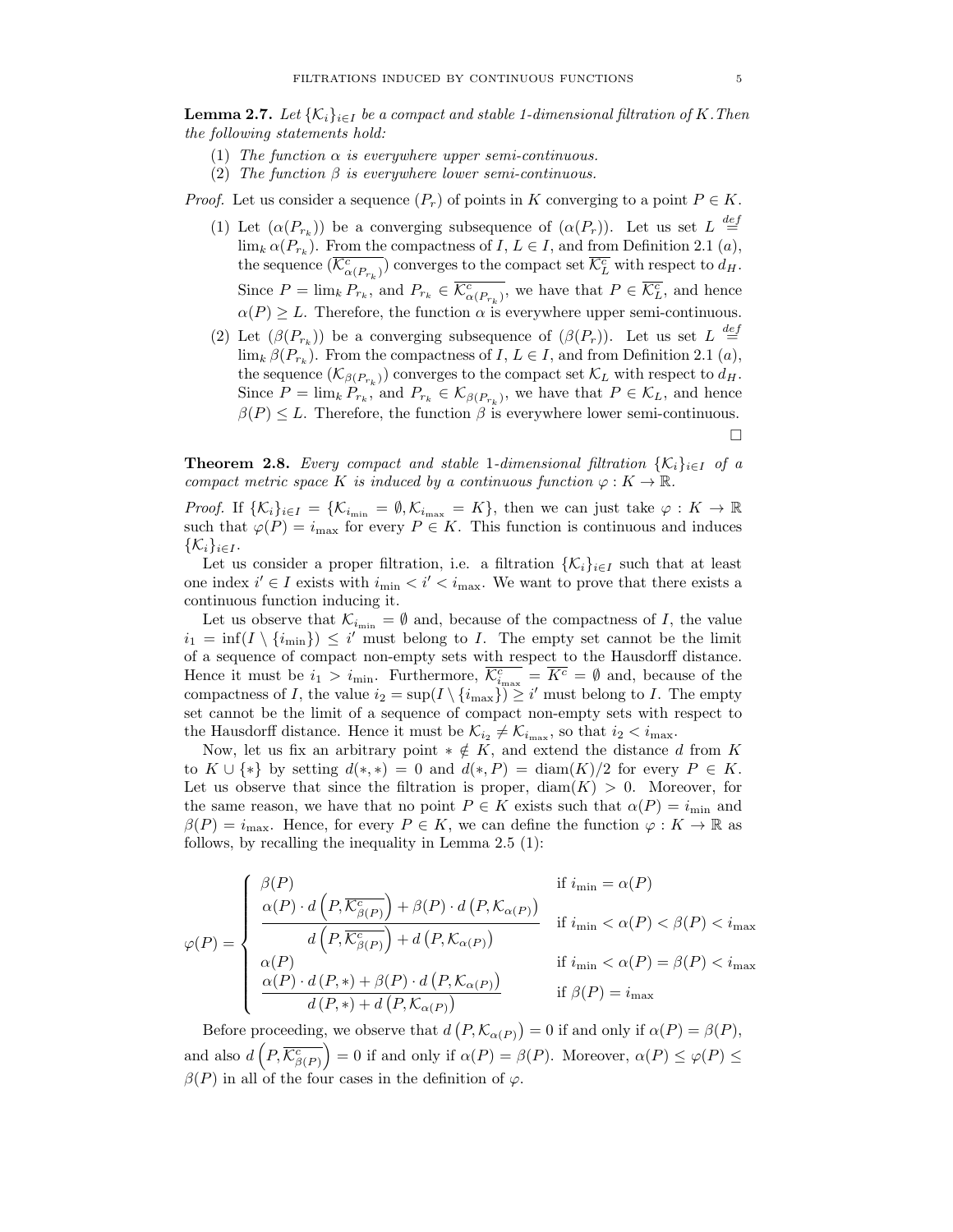Let us prove that  $\mathcal{K}_i = \{P \in K, \varphi(P) \leq i\}$  for every  $i \in I$ .

Let us fix an index  $i \in I$ . If  $P \in \mathcal{K}_i$  then  $\beta(P) \leq i$ . Hence, according to the observation above,  $\varphi(P) \leq \beta(P) \leq i$ . Varying  $i \in I$ , this proves that  $\mathcal{K}_i \subseteq \{P \in$  $K, \varphi(P) \leq i$  for every  $i \in I$ .

Let us show that  $\mathcal{K}_i \supseteq \{P \in K, \varphi(P) \leq i\}$  for every  $i \in I$ . If  $P \notin \mathcal{K}_i$  then  $P \in \mathcal{K}_{i}^{c}$ , and hence  $P \in \overline{\mathcal{K}_{i}^{c}}$ , so that  $i \leq \alpha(P)$ . Since  $P \notin \mathcal{K}_{i}$ , it follows that  $\beta(P) > i$ . Then, in all of the four cases in the definition of  $\varphi$  it is easy to show that  $\varphi(P) > i$ . Therefore, in any case it results that  $\varphi(P) > i$ .

Now, let us show that  $\varphi$  is continuous at any point  $P \in K$ .

First of all, let us examine the case  $\alpha(P) = i_{\text{min}}$  and the case  $\beta(P) = i_{\text{max}}$ .

If  $\alpha(P) = i_{\text{min}}$  then (since  $i_1 > i_{\text{min}}$ )  $\beta(P) = i_1$ , and  $P \in int(\mathcal{K}_{i_1})$  because of Remark 2.6. So, there exists a neighborhood U of P such that  $U \subseteq int(\mathcal{K}_{i_1})$ . It follows that for any point  $Q \in U$  the equalities  $\alpha(Q) = i_{\text{min}}$  and  $\beta(Q) = i_1$  hold.

If  $\beta(P) = i_{\text{max}}$  then (since  $i_2 < i_{\text{max}}$ )  $\alpha(P) = i_2$ , and  $P \in int(\mathcal{K}_{i_2}^c)$  because of Remark 2.6. So, there exists a neighborhood U of P such that  $U \subseteq int(\mathcal{K}_{i_2}^c)$ . It follows that for any point  $Q \in U$  the equalities  $\alpha(Q) = i_2$  and  $\beta(Q) = i_{\text{max}}$  hold.

In both cases,  $\varphi$  is continuous at P.

In the rest of the proof, we shall assume that  $i_{\min} < \alpha(P)$  and  $\beta(P) < i_{\max}$ .

In order to prove that  $\varphi$  is continuous at P, it will be sufficient to show that, if a sequence  $(P_r)$  converges to P and the sequence  $(\varphi(P_r))$  is converging, then  $\lim_{r \varphi(P_r) = \varphi(P)$ . This is due to the boundness of  $\varphi(K)$ .

Therefore, in what follows we shall assume that the sequences  $(P_r)$  and  $(\varphi(P_r))$ are converging.

We recall that every real sequence admits either a strictly monotone or a constant subsequence. Hence, by possibly extracting a subsequence from  $(P<sub>r</sub>)$  we can assume that each of the sequences  $(\alpha(P_r)),(\beta(P_r))$  is either strictly monotone or constant. Obviously, this choice does not change the limits of the sequences  $(P_r)$  and  $(\varphi(P_r))$ . Let us consider the following two cases:

Case that  $(\beta(P_r))$  is strictly monotone: If  $(\beta(P_r))$  is strictly decreasing, then Lemma 2.5 (3) assures that  $\beta(P_{r+1}) \leq \alpha(P_r)$ . As a consequence,

$$
\varphi(P_{r+1}) \le \beta(P_{r+1}) \le \alpha(P_r) \le \varphi(P_r).
$$

If  $(\beta(P_r))$  is strictly increasing, then Lemma 2.5 (3) assures that  $\beta(P_r) \leq$  $\alpha(P_{r+1})$ . As a consequence,

$$
\varphi(P_r) \leq \beta(P_r) \leq \alpha(P_{r+1}) \leq \varphi(P_{r+1}).
$$

In both cases, since the sequence  $(\varphi(P_r))$  is converging, also the sequences  $(\alpha(P_r))$ ,  $(\beta(P_r))$  are converging and  $\lim_{r \to \infty} \alpha(P_r) = \lim_{r \to \infty} \beta(P_r) = \lim_{r \to \infty} \varphi(P_r)$ . Let us call  $\ell$  this limit.

The upper semi-continuity of the function  $\alpha$  and the lower semi-continuity of the function  $\beta$  (Lemma 2.7) imply that  $\alpha(P) > \ell > \beta(P)$ . We already know that  $\alpha(P) \leq \varphi(P) \leq \beta(P)$ , and hence  $\alpha(P) = \varphi(P) = \beta(P) = \ell$ . Therefore,  $\varphi(P) = \lim_{r} \varphi(P_r).$ 

Case that  $\beta(P_r) = L$  for every index r: If each element in the sequence  $(\beta(P_r))$ is equal to a constant L then we know that, from the lower semi-continuity of  $\beta$ (Lemma 2.7 (2)),  $\beta(P) \leq L \leq i_{max}$ .

• If  $\beta(P) < L$ , then there is no  $h \in I$  such that  $\beta(P) < h < L$ . Indeed, if such an index h existed, Definition 2.1 (b) would imply that  $P \in \mathcal{K}_{\beta(P)} \subseteq$  $int(K_h)$ . Since  $P = \lim_r P_r$ , we would have that  $P_r \in \mathcal{K}_h$  for every large enough index r. As a consequence, the inequality  $\beta(P_r) \leq h < L$  would hold, against the assumption  $\beta(P_r) = L$  for every index r.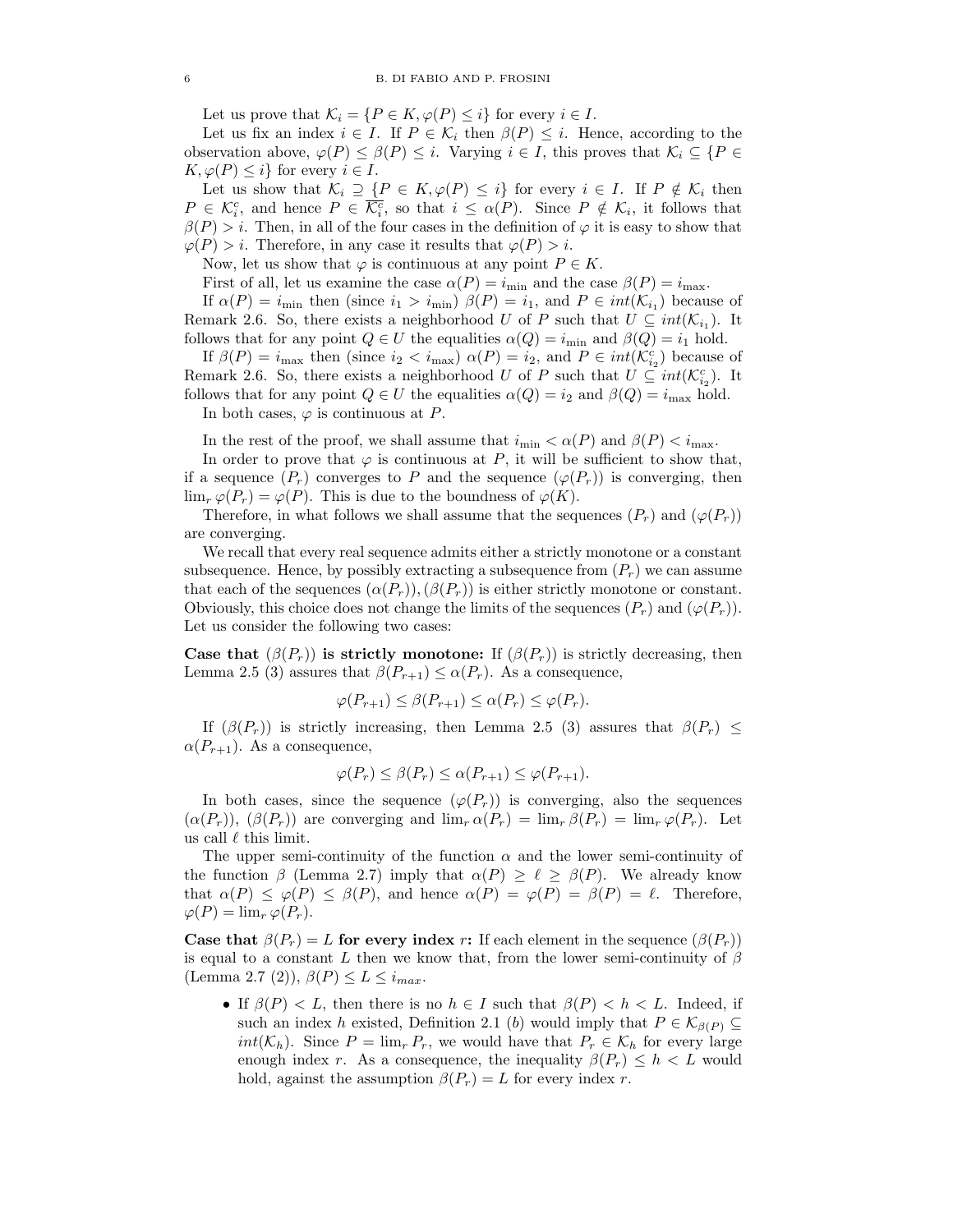Lemma 2.5 (1) assures that  $\alpha(P_r) \leq \beta(P_r) = L$  for every index r. Then, since  $(\alpha(P_r))$  is strictly monotone or constant, either  $\alpha(P_r) = L$  for every index r or  $\alpha(P_r) \leq \beta(P)$  for every index  $r > 0$ . We observe that the case  $\alpha(P_r) < \beta(P)$  cannot happen. Indeed, if the inequality  $\alpha(P_r) < \beta(P)$  held, then the definition of  $\alpha$  would imply that  $P_r \in int(\mathcal{K}_{\beta(P)}) \subseteq \mathcal{K}_{\beta(P)}$ . As a consequence, the inequality  $L = \beta(P_r) \leq \beta(P)$  would hold, against the assumption  $\beta(P) < L$ .

In summary, if  $\beta(P) < L$ , then either  $\alpha(P_r) = L$  for every index r or  $\alpha(P_r) = \beta(P)$  for every index  $r > 0$ , so that  $(\alpha(P_r))_{r>0}$ , and therefore  $(\alpha(P_r))$ , is a constant sequence.

Let us consider the following two subcases:

- Subcase  $\alpha(P_r) = \beta(P_r) = L > \beta(P)$  for every r: In this case, the upper semi-continuity of  $\alpha$  implies that  $\alpha(P) \geq \lim_{r \to \infty} \alpha(P_r) = L$ , and hence that  $\alpha(P) > \beta(P)$ , contradicting Lemma 2.5 (1). So this case is impossible.
- Subcase  $\alpha(P_r) = \beta(P) < \beta(P_r) = L$  for every r: In this case, the upper semi-continuity of  $\alpha$  implies that  $\alpha(P) > \lim_{r \to \alpha(P_r)} = \beta(P)$ . Since Lemma 2.5 (1) states that  $\alpha(P) \leq \beta(P)$ , we have  $\alpha(P) = \beta(P)$ . In summary, in this case,  $\alpha(P_r) = \alpha(P) = \beta(P) < \beta(P_r) = L$  for every index r. From the definition of the function  $\varphi$ , it follows that  $\varphi(P) = \alpha(P) = \beta(P)$ . Let us observe that  $\alpha(P_r) > i_{\text{min}}$ , otherwise  $\alpha(P) = \beta(P) = i_{\min}$ , i.e.  $P \in \mathcal{K}_{\beta(P)} = \mathcal{K}_{i_{\min}}$  in contrast with  $\mathcal{K}_{i_{\min}} =$  $θ$ . Moreover, since  $β(P_r) = L ≤ i<sub>max</sub>$  for every index r, the two cases below must be considered:

If  $L < i_{\text{max}}$ , then

$$
\varphi(P_r) = \frac{\alpha(P_r) \cdot d\left(P_r, \overline{\mathcal{K}^c_{\beta(P_r)}}\right) + \beta(P_r) \cdot d\left(P_r, \mathcal{K}_{\alpha(P_r)}\right)}{d\left(P_r, \overline{\mathcal{K}^c_{\beta(P_r)}}\right) + d\left(P_r, \mathcal{K}_{\alpha(P_r)}\right)}
$$

$$
= \frac{\beta(P) \cdot d\left(P_r, \overline{\mathcal{K}^c_L}\right) + L \cdot d\left(P_r, \mathcal{K}_{\beta(P)}\right)}{d\left(P_r, \overline{\mathcal{K}^c_L}\right) + d\left(P_r, \mathcal{K}_{\beta(P)}\right)}.
$$

If  $L = i_{\text{max}}$ , then

$$
\varphi(P_r) = \frac{\alpha(P_r) \cdot d(P_r, *) + \beta(P_r) \cdot d(P_r, \mathcal{K}_{\alpha(P_r)})}{d(P_r, *) + d(P_r, \mathcal{K}_{\alpha(P_r)})}
$$

$$
= \frac{\beta(P) \cdot d(P_r, *) + i_{\max} \cdot d(P_r, \mathcal{K}_{\beta(P)})}{d(P_r, *) + d(P_r, \mathcal{K}_{\beta(P)})},
$$

with  $*$  an arbitrary point not belonging to K, and such that  $d(*, Q) =$ diam $(K)/2$  for every  $Q \in K$ .

Since  $P \in \mathcal{K}_{\beta(P)}$  and  $\lim_{r} P_r = P$ , we have  $\lim_{r} d(P_r, \mathcal{K}_{\beta(P)}) = 0$ . Furthermore, if  $L < i_{\text{max}}$ , then  $\overline{\mathcal{K}_L^c} \neq \emptyset$ , and  $\lim_r d(P_r, \overline{\mathcal{K}_L^c}) = d(P, \overline{\mathcal{K}_L^c}) >$ 0; if  $L = i_{\text{max}}$ , let us observe that  $d(P_r, *) = d(P, *) > 0$  for every  $P_r \in K$ . Therefore, in both cases,  $\lim_{r \to \infty} \varphi(P_r) = \beta(P) = \varphi(P)$ , i.e.  $\varphi$ is continuous at P.

• If  $\beta(P) = L$ , then  $L < i_{max}$  (since we are assuming  $\beta(P) < i_{max}$ ). Recalling that  $(\alpha(P_r))$  is either a strictly monotone or a constant bounded sequence, let  $L' = \lim_{r} \alpha(P_r)$ .

If the sequence  $(\alpha(P_r))$  were strictly monotone, we could find two indexes  $r_1, r_2$  such that  $\alpha(P_{r_1}), \alpha(P_{r_2}) \neq L$  and  $\alpha(P_{r_1}) < \alpha(P_{r_2})$ . Lemma 2.5 assures that  $\beta(P_{r_1}) \leq \alpha(P_{r_2}) \leq \beta(P_{r_2})$ . Since  $\beta(P_{r_1}) = \beta(P_{r_2}) = L$ , it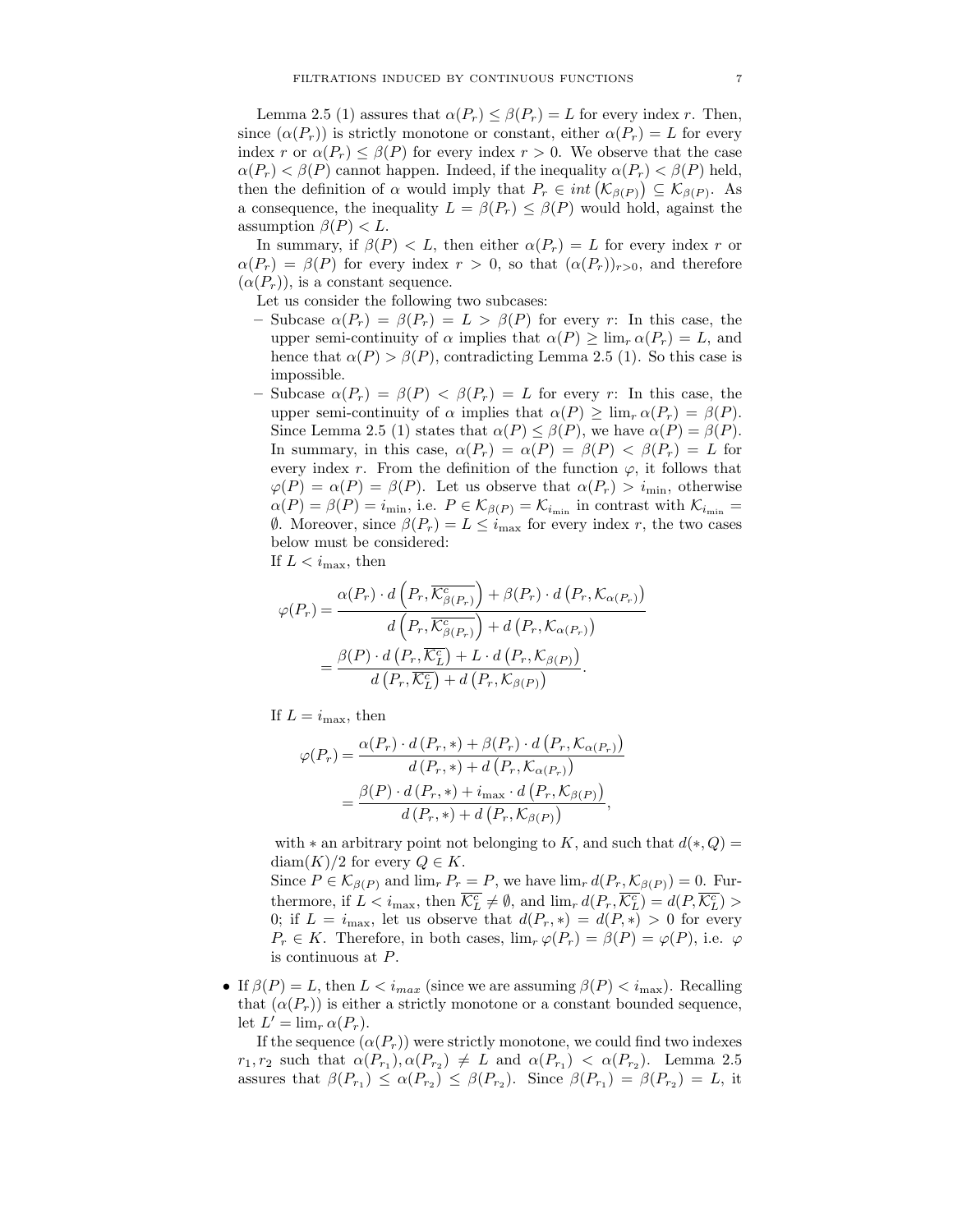follows that  $\alpha(P_{r_2}) = L$ , against our assumption that  $\alpha(P_{r_1}), \alpha(P_{r_2}) \neq L$ . Therefore, the sequence  $(\alpha(P_r))$  must be constant.

In summary, if  $\beta(P_r) = \beta(P) = L$  for every index r, then  $\alpha(P_r) = L'$  for every index r.

Since the function  $\alpha$  is upper semi-continuous (Lemma 2.7 (1)), we have that  $\alpha(P) \geq L'$ . If the inequality  $\alpha(P) > L'$  holds, then  $\alpha(P_r) < \alpha(P)$ for every index r. Lemma 2.5 (2) assures that  $\beta(P_r) \leq \alpha(P)$ , and hence  $\alpha(P) \geq L$ . Lemma 2.5 (1) assures that  $\alpha(P) \leq \beta(P)$ , and hence  $\alpha(P) \leq L$ . Therefore,  $\alpha(P) = L$ .

In summary, if  $\beta(P_r) = \beta(P) = L$  for every index r, then either  $\alpha(P) =$ L' or  $\alpha(P) = L$ .

Therefore, we have to examine these last three cases:

- $(i)$ :  $\beta(P_r) = \beta(P) = L > \alpha(P_r) = \alpha(P) = L'$  for every index r;
- $(ii)$ :  $\beta(P_r) = \beta(P) = \alpha(P) = L > \alpha(P_r) = L'$  for every index r;
- $(iii)$ :  $\beta(P_r) = \beta(P) = \alpha(P) = L = \alpha(P_r) = L'$  for every index r.
	- (*i*): If  $\beta(P_r) = \beta(P) = L > \alpha(P_r) = \alpha(P) = L'$  for every r, recalling that  $i_{\min} < \alpha(P) < \beta(P) < i_{\max}$ , the definition of the function  $\varphi$  implies that

$$
\varphi(P_r) = \frac{\alpha(P_r) \cdot d(P_r, \overline{\mathcal{K}^c_{\beta(P_r)}}) + \beta(P_r) \cdot d(P_r, \mathcal{K}_{\alpha(P_r)})}{d(P_r, \overline{\mathcal{K}^c_{\beta(P_r)}}) + d(P_r, \mathcal{K}_{\alpha(P_r)})}
$$

$$
= \frac{L' \cdot d(P_r, \overline{\mathcal{K}^c_L}) + L \cdot d(P_r, \mathcal{K}_{L'})}{d(P_r, \overline{\mathcal{K}^c_L}) + d(P_r, \mathcal{K}_{L'})}
$$

while

$$
\varphi(P) = \frac{L' \cdot d(P, \overline{K_L^c}) + L \cdot d(P, K_{L'})}{d(P, \overline{K_L^c}) + d(P, K_{L'})}
$$

Therefore  $\lim_{r} \varphi(P_r) = \varphi(P)$ , and hence the function  $\varphi$  is continuous at P.

.

(ii): If  $\beta(P_r) = \beta(P) = \alpha(P) = L > \alpha(P_r) = L'$  for every index r, the definition of the function  $\varphi$  implies that, in the case  $\alpha(P_r) > i_{\text{min}}$ ,

$$
\varphi(P_r) = \frac{\alpha(P_r) \cdot d(P_r, \overline{\mathcal{K}^c_{\beta(P_r)}}) + \beta(P_r) \cdot d(P_r, \mathcal{K}_{\alpha(P_r)})}{d(P_r, \overline{\mathcal{K}^c_{\beta(P_r)}}) + d(P_r, \mathcal{K}_{\alpha(P_r)})}
$$

$$
= \frac{L' \cdot d(P_r, \overline{\mathcal{K}^c_L}) + L \cdot d(P_r, \mathcal{K}_{L'})}{d(P_r, \overline{\mathcal{K}^c_L}) + d(P_r, \mathcal{K}_{L'})},
$$

otherwise, if  $\alpha(P_r) = i_{\text{min}}$ ,  $\varphi(P_r) = \beta(P_r) = L$ . Recalling that  $P \in \overline{\mathcal{K}_{\alpha(P)}^c} = \overline{\mathcal{K}_{L}^c}$  and  $\lim_{r} P_r = P$ , it follows that, in both cases,  $\lim_{r \to \infty} \varphi(P_r) = L$ . On the other hand  $\varphi(P) = \alpha(P) = L$ . Therefore  $\lim_{r \varphi(P_r) = \varphi(P)$ , and hence the function  $\varphi$  is continuous at P.

(iii): If  $\beta(P_r) = \beta(P) = \alpha(P) = L = \alpha(P_r) = L'$  for every index r, the definition of the function  $\varphi$  implies that  $\varphi(P_r) = \varphi(P) = L$  for every index r. Therefore  $\lim_{r \to \infty} \varphi(P_r) = \varphi(P)$ , and hence the function  $\varphi$  is continuous at  $P$  also in this case.

 $\Box$ 

Let us observe that, dropping the assumption of stability (Definition 2.1), Theorem 2.8 does not hold, as the following examples show. The first one does not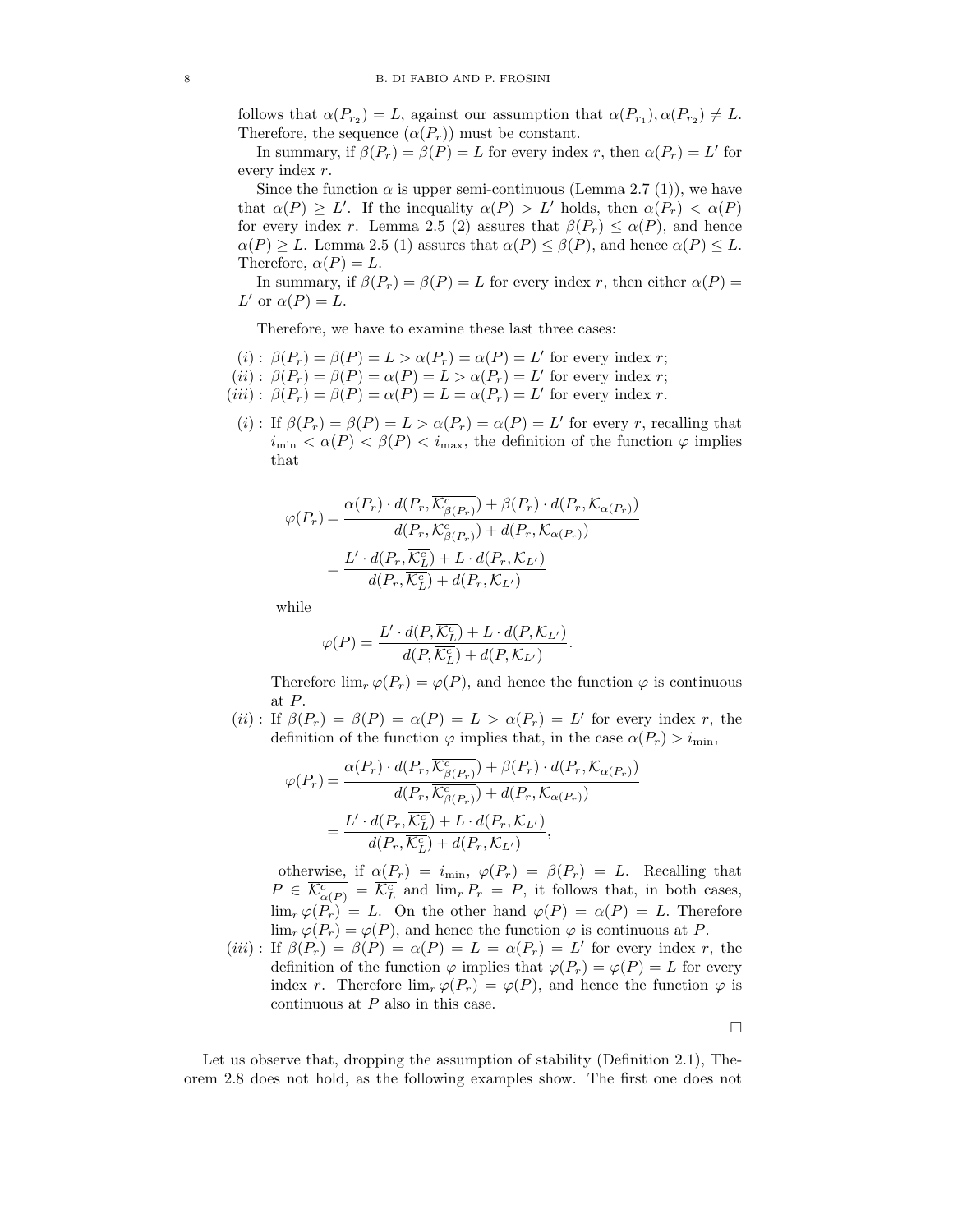verify property  $(a)$  in Definition 2.1, the second one does not verify property  $(b)$  in Definition 2.1.

**Example 1.** Let K be the closed interval [0, 2], and  $I = \{-1\} \cup [0, 1]$ . Let us consider the compact sets

$$
\mathcal{K}_i = \left\{ \begin{array}{ll} \emptyset & \text{if } i = -1 \\ \{0\} & \text{if } i = 0 \\ \left[0, i + 1\right] & \text{if } i \in ]0, 1]. \end{array} \right.
$$

This filtration of K is not stable because, contrarily to Definition 2.1  $(a)$ , when the index *i* tends to 0, the compact sets  $\mathcal{K}_i$  do not tend to  $\mathcal{K}_0$ .

Let us show that this filtration of the interval  $K$  cannot be induced by any function  $\varphi: K \to \mathbb{R}$ . Indeed, if such a function  $\varphi$  existed, we would have  $\varphi(P) \leq \varepsilon$ for every  $\varepsilon > 0$  and every  $P \in [0, 1]$  since  $[0, 1] \subseteq \mathcal{K}_{\varepsilon}$  for every  $\varepsilon > 0$ . Therefore,  $\varphi$ would take a non-positive value at each  $P \in [0, 1]$ , against the equality  $\mathcal{K}_0 = \{0\}$ .

**Example 2.** Let K be the disk filtered by the family  $\{\mathcal{K}_0, \mathcal{K}_1, \mathcal{K}_2, \mathcal{K}_3\}$  in Figure 2, with  $\mathcal{K}_0 = \emptyset$  and  $\mathcal{K}_3 = K$ . This filtration of K is not stable because, contrarily to Definition 2.1 (b),  $\mathcal{K}_1 \nsubseteq int(\mathcal{K}_2)$ . Let us show that this filtration of the disk



FIGURE 2. An example of non-stable 1-dimensional filtration of the disk  $K$ .

K cannot be induced by a continuous function  $\varphi: K \to \mathbb{R}$ . Indeed, if such a continuous function  $\varphi$  existed, it should be that  $\varphi(\bar{P}) \leq 1$ , since  $\bar{P} \in \mathcal{K}_1$ . On the other hand, if we consider a sequence  $(P_r)$  of points of  $\mathcal{K}_3 \setminus \mathcal{K}_2$  that converges to  $\overline{P}$ , we should have  $\varphi(\overline{P}) = \lim_{r \to \infty} \varphi(P_r) \geq 2$  (since  $\varphi(P_r) > 2$  for every index r, given that  $P_r \notin K_2$ ). This contradiction proves our statement.

## 3. Multi-dimensional filtrations

In this section, we extend the main result of Section 2 to  $n$ -dimensional filtrations,  $n \geq 1$ , i.e. to the case of filtrations indexed by an *n*-dimensional parameter. Therefore, in what follows, the symbol I will denote a compact subset  $I_1 \times I_2 \times \ldots \times I_n$ of  $\mathbb{R}^n$  and  $p_j: I \to I_j$ ,  $1 \leq j \leq n$ , the projection of I onto the j-th component.

For every fixed j with  $1 \leq j \leq n$  and every  $h \in I_j$ , let us set

$$
\mathcal{K}_h^j = \mathcal{K}_{(\max I_1, \dots, \max I_{j-1}, h, \max I_{j+1}, \dots, \max I_n)} = \bigcup_{\substack{i \in I \\ p_j(i) = h}} \mathcal{K}_i.
$$

We observe that  $\{\mathcal{K}_h^j\}_{h\in I_j}$  is a compact 1-dimensional filtration of K.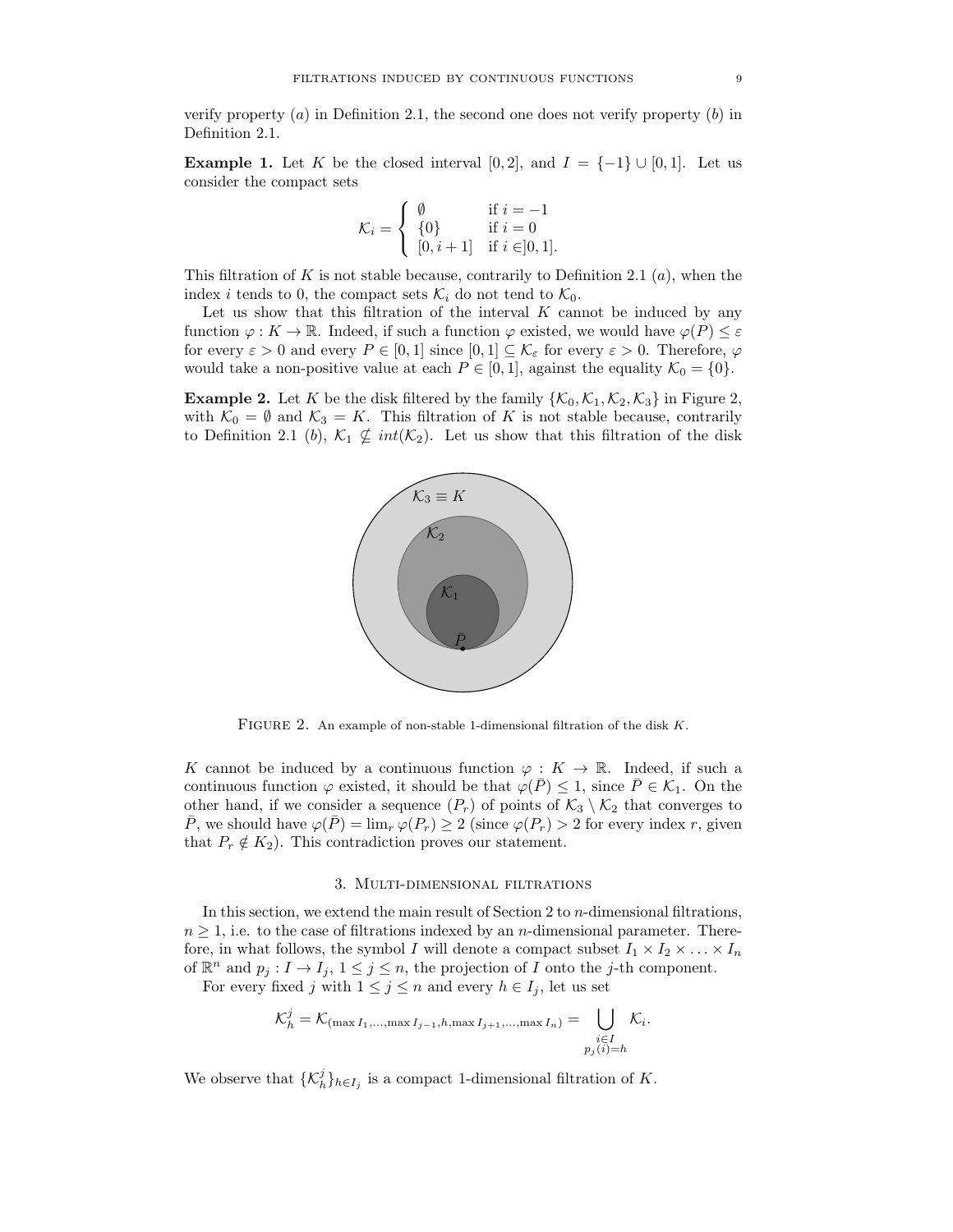**Definition 3.1.** We shall say that a compact *n*-dimensional filtration  $\{\mathcal{K}_i\}_{i\in I}$  of K is stable with respect to d if the compact 1-dimensional filtrations  $\{K_{i_1}^1\}_{i_1 \in I_1}$ ,  $\{\mathcal{K}_{i_2}^2\}_{i_2 \in I_2}, \ldots, \{\mathcal{K}_{i_n}^n\}_{i_n \in I_n}$  are stable with respect to d.

**Definition 3.2.** A compact *n*-dimensional filtration  $\{K_i\}_{i\in I}$  of K will be said to be complete if, for every  $i = (i_1, \ldots, i_n) \in I$ ,  $\mathcal{K}_i = \mathcal{K}_{i_1}^1 \cap \mathcal{K}_{i_2}^2 \cap \ldots \cap \mathcal{K}_{i_n}^n$ .

*Remark* 3.3. Let us observe that, setting  $i_{min} = (\min I_1, \min I_2, \ldots, \min I_n)$  and  $i_{max} = (\max I_1, \max I_2, \dots, \max I_n)$ , Definition 3.2 implies that  $\mathcal{K}_{i_{min}} = \mathcal{K}^1_{\min I_1} \cap$  $\mathcal{K}^2_{\min I_2} \cap \ldots \cap \mathcal{K}^n_{\min I_n} = \emptyset \cap \emptyset \cap \ldots \cap \emptyset = \emptyset$ , and  $\mathcal{K}_{i_{max}} = \mathcal{K}^1_{\max I_1} \cap \mathcal{K}^2_{\max I_2} \cap \ldots \cap$  $\mathcal{K}_{\max I_n}^n = K \cap K \cap \ldots \cap K = K.$ 

**Theorem 3.4.** Every compact, stable and complete n-dimensional filtration  $\{K_i\}_{i\in I}$ of a compact metric space K is induced by a continuous function  $\vec{\varphi}: K \to \mathbb{R}^n$ .

*Proof.* By Definition 3.2, the completeness of  $\{\mathcal{K}_i\}_{i\in I}$  implies that, for every  $i =$  $(i_1, i_2, \ldots, i_n) \in I$ ,  $\mathcal{K}_i$  is equal to  $\mathcal{K}_{i_1}^1 \cap \mathcal{K}_{i_2}^2 \cap \ldots \cap \mathcal{K}_{i_n}^n$ . Moreover, by Definition 3.1, the stability of  $\{\mathcal{K}_i\}_{i\in I}$  implies the stability of the 1-dimensional filtrations  $\{\mathcal{K}_{i_1}^1\}_{i_1 \in I_1}, \{\mathcal{K}_{i_2}^2\}_{i_2 \in I_2}, \ldots, \{\mathcal{K}_{i_n}^n\}_{i_n \in I_n}$ . Then, by Theorem 2.8, for every  $\{\mathcal{K}_{i_j}^j\}_{i_j\in I_j}, j=1,\ldots,n$ , there exists a continuous function  $\varphi_j: K\to \mathbb{R}$  such that  $\mathcal{K}_{i_j}^j = \{P \in K : \varphi_j(P) \leq i_j\}$  for every  $i_j \in I_j$ . Hence,

$$
\mathcal{K}_{(i_1,i_2,\ldots,i_n)} = \mathcal{K}_{i_1}^1 \cap \mathcal{K}_{i_2}^2 \cap \ldots \cap \mathcal{K}_{i_n}^n
$$
  
=  $\{P \in K : \varphi_1(P) \le i_1\} \cap \{P \in K : \varphi_2(P) \le i_2\} \cap \ldots \cap \{P \in K : \varphi_n(P) \le i_n\}$   
=  $\{P \in K : \vec{\varphi}(P) = (\varphi_1, \varphi_2, \ldots, \varphi_n)(P) \le (i_1, i_2, \ldots, i_n)\}.$ 

Therefore, the function  $\vec{\varphi}: K \to \mathbb{R}^n$  induces  $\{\mathcal{K}_i\}_{i \in I}$ . Moreover,  $\vec{\varphi}$  is continuous since its components  $\varphi_1, \varphi_2, \ldots, \varphi_n : K \to \mathbb{R}$  are continuous.

Let us observe that, without the assumption of completeness (Definition 3.2), Theorem 3.4 does not hold, as the following example shows.

**Example 3.** Let K be the rectangle in Figure 3, filtered by the family  $\{K_{(i_1,i_2)}\}$ , with  $(i_1, i_2)$  varying in the set  $I = \{0, 1, 2\} \times \{0, 1, 2\}$ . From Remark 3.3, we have  $\mathcal{K}_{(0,i)} = \mathcal{K}_{(i,0)} = \emptyset$  for  $i = 0,1,2$ , and  $\mathcal{K}_{(2,2)} = K$ . We observe that  $\{\mathcal{K}_{(i_1,i_2)}\}_{(i_1,i_2)\in I}$ is stable since the 1-dimensional filtrations  $\{\mathcal{K}_{i_1}^1\}_{i_1 \in \{0,1,2\}} = \{\mathcal{K}_{(0,2)}, \mathcal{K}_{(1,2)}, \mathcal{K}_{(2,2)}\},\$ and  $\{\mathcal{K}_{i_2}^2\}_{i_2 \in \{0,1,2\}} = \{\mathcal{K}_{(2,0)}, \mathcal{K}_{(2,1)}, \mathcal{K}_{(2,2)}\}$  are stable with respect to d. However,  $\{\mathcal{K}_{(i_1,i_2)}\}_{(i_1,i_2)\in I}$  is not complete since  $\mathcal{K}_{(1,1)}\subsetneq \mathcal{K}_{(2,1)}\cap \mathcal{K}_{(1,2)}$ .



FIGURE 3. An example of non-complete 2-dimensional filtration of the rectangle K.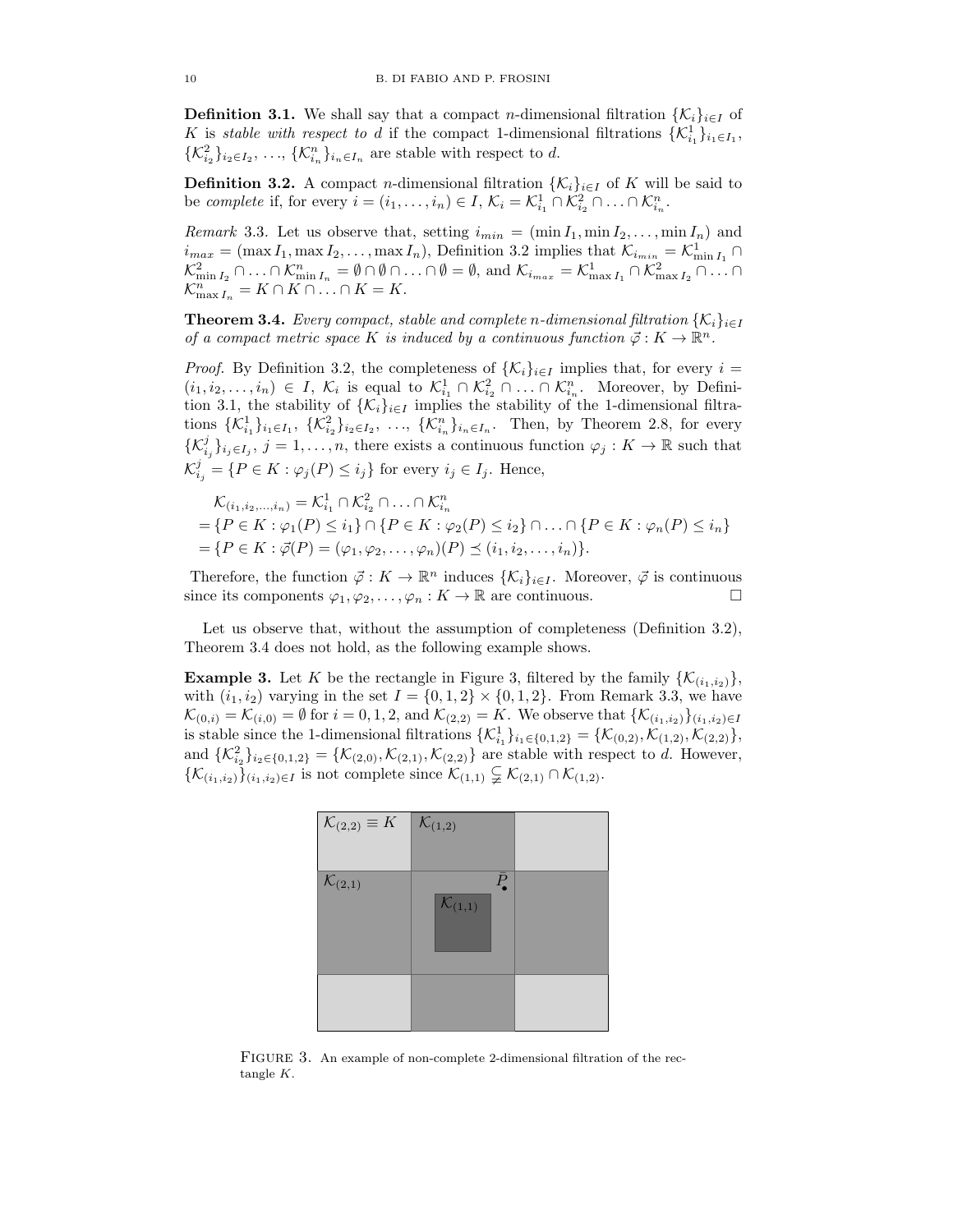Let us show that this 2-dimensional filtration of the rectangle  $K$  cannot be induced by a continuous function  $\vec{\varphi}: K \to \mathbb{R}^2$ .

Let  $\overline{P} \in \mathcal{K}_{(1,2)} \cap \mathcal{K}_{(2,1)} \setminus \mathcal{K}_{(1,1)}$  as in Figure 3. If there existed  $\overline{\varphi} = (\varphi_1, \varphi_2)$ :  $K \to \mathbb{R}^2$  inducing this filtration, then  $\varphi_1(\bar{P}) \leq 1$  because  $\bar{P} \in \mathcal{K}_{(1,2)}$ , and  $\varphi_2(\bar{P}) \leq 1$ because  $P \in \mathcal{K}_{(2,1)}$ . Therefore,  $\vec{\varphi}(\bar{P}) \preceq (1,1)$ . This means that  $\overline{\vec{P}}$  should belong to  $\mathcal{K}_{(1,1)}$ , giving a contradiction.

### 4. Comparing filtrations via functions

In the application of persistent homology to the problem of shape comparison, it is natural to estimate the shape dissimilarity of two spaces starting from the comparison of filtrations defined on them. Nowadays, this problem is usually tackled by computing the bottleneck distance between the persistence diagrams associated with each filtration. Unfortunately, the loss of information due to the passage from filtrations to persistence diagrams often makes these descriptors unable to distinguish different shapes (see e.g. [1, 13, 7]).

As proved in the previous sections, under appropriate assumptions, every filtration of a compact space is induced by at least one continuous function. Hence, by virtue of this fact, it is possible to directly compare two filtrations by computing distances between the associated filtering functions defined as in Theorem 2.8 (for the case  $n = 1$ ) and Theorem 3.4 (for the case  $n > 1$ ). For example, we could use the natural pseudo-distance if we are interested in the functions' invariance under the action of homeomorphisms, or the  $L$ -infinity distance if this is not the case.

Let us recall that the natural pseudo-distance between two continuous functions  $\varphi, \varphi' : K \to \mathbb{R}^n$  is defined as  $\delta(\varphi, \varphi') = \inf_{h \in \mathcal{H}(K)} ||\varphi - \varphi' \circ h||_{\infty}$ , where  $\mathcal{H}(K)$  denotes the set of all self-homeomorphisms of  $K$  [8, 9, 10, 14]. The use of the natural pseudo-distance implies that the distance between the filtrations induced by  $\varphi$  and  $\varphi \circ h$ , with  $h \in \mathcal{H}(K)$ , vanishes, so that these filtrations are considered equivalent.

The choice of comparing two filtrations in terms of the natural pseudo-distance between the associated filtering functions results to be more powerful than the bottleneck distance between the associated persistence diagrams, in distinguishing two different filtrations. We will show this fact through an example inspired to the one in [7].

Let K be the circle  $S^1$ , and consider the two stable finite filtrations  $\{\mathcal{K}_i\}$  and  $\{{\cal K}'_i\}$  shown in Figure 4 which are defined on the set of indices  $I=\{0,1,2,3,4,5,6\},$ and are such that  $\mathcal{K}_0 \equiv \mathcal{K}'_0 \equiv \emptyset$ ,  $\mathcal{K}_6 \equiv \mathcal{K}'_6 \equiv K$ . Let us construct  $\varphi, \varphi' : K \to \mathbb{R}$  as in the proof of Theorem 2.8, defining on  $K$  the geodesic distance  $d$ , and extending it to an arbitrary point  $* \notin K$  by setting  $d(*, P) = \text{diam}(K)/2 = \pi/2$  for every  $P \in K$ . The value of  $\varphi$  and  $\varphi'$  at each point of K is its ordinate in the real plane.

While the bottleneck distance between the persistence diagrams associated with  $\{\mathcal{K}_i\}$  and  $\{\mathcal{K}'_i\}$  is zero in all homology degrees, let us prove that  $\delta(\varphi, \varphi')$  is positive. By contradiction, let us assume that  $\delta(\varphi, \varphi') = 0$ . Then, for every  $\varepsilon > 0$  sufficiently small, there should exist a homeomorphism  $h_{\varepsilon}: K \to K$  such that  $\max_{P \in K} |\varphi(P) - \varphi|$  $\varphi' \circ h_{\varepsilon}(P) \leq \varepsilon$ . Such a homeomorphism should take all the points of maximum (minimum, respectively) of  $\varphi$  to points near the points of maximum (minimum, (infinitum, respectively) of  $\varphi$  to points hear the points of maximum (infinitum,<br>respectively) of  $\varphi'$  with the same ordinate. Therefore, denoting by  $\hat{xyz}$  the arc of  $S<sup>1</sup>$  which contains y and has x and z as its endpoints, the points Q and R in Figure 4 should be taken to  $h_{\varepsilon}(Q) \in B'Q'C'$  and  $h_{\varepsilon}(R) \in \widehat{D'T'A'}$ , respectively, where  $A', B', C', D'$  are such that  $\varphi'(B') = \varphi'(C') = \varphi(Q) - \varepsilon$ ,  $\varphi'(A') = \varphi'(D') =$ where  $A, B, C, D$  are such that  $\varphi(B) = \varphi(C) = \varphi(Q) - \varepsilon$ ,  $\varphi(A) = \varphi(D) = \varphi(R) + \varepsilon$ . Hence, either  $h_{\varepsilon}(Q)S'h_{\varepsilon}(R) = h_{\varepsilon}(QGR)$  or  $h_{\varepsilon}(Q)S'h_{\varepsilon}(R) = h_{\varepsilon}(QER)$ .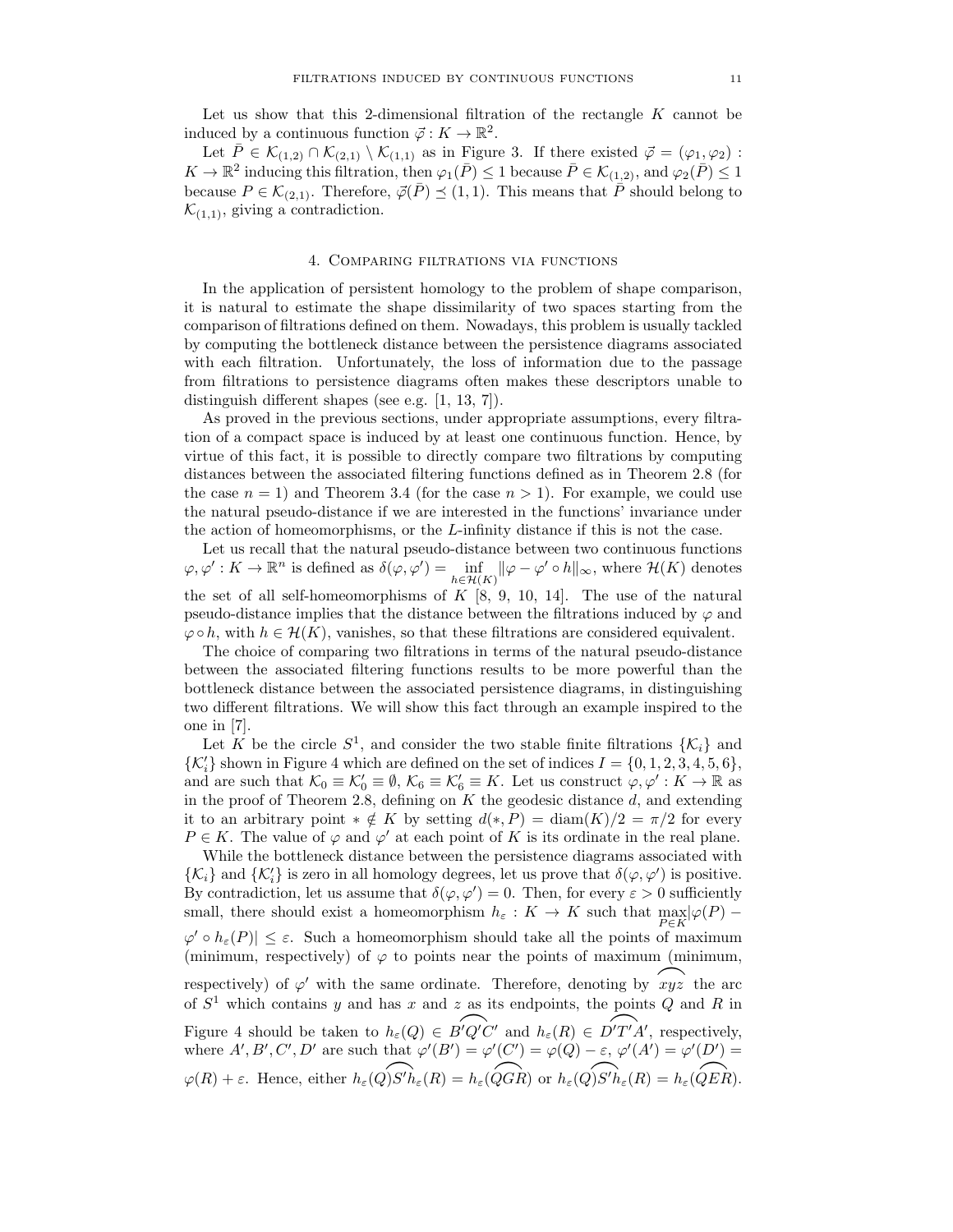

FIGURE 4. Two filtrations of  $S^1$  with the same persistence diagrams but a non-zero natural pseudo-distance between the inducing functions.

As proved in [7], in the first case  $\max_{P \in \widehat{QGR}} |\varphi(P) - \varphi' \circ h_{\varepsilon}(P)| > \frac{|\varphi(G) - \varphi(H)|}{2}$  $\frac{r^{(1)}(1)}{2}$ in the second case,  $\max_{P \in \widehat{QER}} |\varphi(P) - \varphi' \circ h_{\varepsilon}(P)| > \frac{|\varphi(E) - \varphi(F)|}{2}$  $\frac{\varphi(x)}{2}$ . In conclusion,  $\max_{P\in K} \lvert \varphi(P) - \varphi' \circ h_\varepsilon(P)\rvert > \min\left\{\frac{\lvert \varphi(G) - \varphi(H) \rvert}{2} \right\}$  $\frac{1-\varphi(H)|}{2}, \frac{|\varphi(E)-\varphi(F)|}{2}$ 2  $\{\epsilon, \text{ against the}\}$ assumption. Hence persistent homology is not able to distinguish the two considered shapes, contrarily to the natural pseudo-distance between the associated filtering functions.

Acknowledgments. The authors gratefully acknowledge the anonymous referee for her/his help in improving the paper. Thanks also to I. Halevy and D. Burghelea